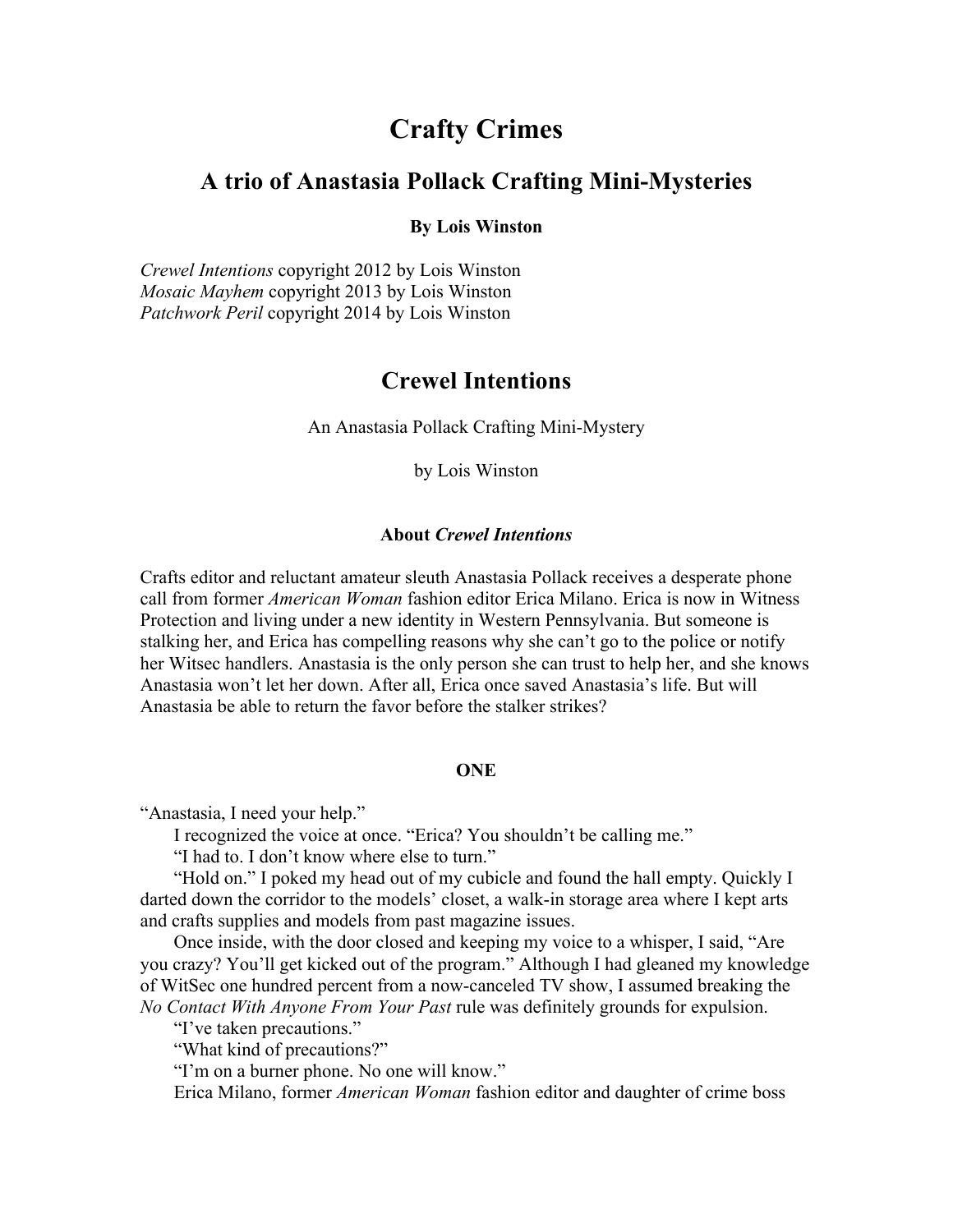Joey Milano, now lived under an assumed name in an undisclosed city, compliments of Witness Protection. Several months ago, she'd provided a federal prosecutor with evidence against her ex-boyfriend after he tried to kill me. Attempted murder was only one of the many crimes that permanently relocated Ricardo to a federally run establishment with bars on the windows and razor wire landscaping.

In addition, Joey Milano now awaited trial on more than two dozen counts. Thanks to Erica, the feds had enough information to cripple her father's organization and put him in standard-issue neon-orange jumpsuits for the rest of his life—unless his goons got to her before she testified against him.

"I really shouldn't be talking to you, Erica. For your safety and my own." This call not only put her in jeopardy, but might also lead to a couple of Neanderthals with baseball bats showing up at my front door. And they wouldn't be asking directions to Yankee Stadium.

She panicked, her voice trembling as she sniffed back tears. "P…please don't hang up, Anastasia."

I caved. After all, Erica had played a major role in saving my life. I owed her. "What's going on?"

"I need to see you. Can we meet?"

"Is that such a good idea?"

"I'll make sure no one finds out. You're the only person I can trust."

"What about the U.S. Marshals? Aren't they supposed to protect you?"

"If I tell them what's going on, they'll relocate me."

" $\mathrm{So}$ ?"

"I can't leave."

"Why not?"

"I've met someone."

Translation: *I have a new boyfriend*. "Won't they relocate him with you?" Again, my source of knowledge was totally television-based.

"He wouldn't be able to move with me."

"Why not?"

"It's complicated."

*Isn't everything?* I sighed. "I don't think meeting with you is a good idea, Erica." "I'll pay you."

Bull's eye. Erica knew all about Karl Pollack, my not-so-dearly departed husband, leaving me in debt that rivaled the gross national product of many a small third-world nation. Ricardo had been Karl's bookie, a fact I learned only after Karl dropped dead at a roulette table in Las Vegas when I naively believed he was at a sales meeting in Harrisburg, Pennsylvania. Since then, my life has been reduced to scrounging for whatever additional money I can earn to supplement my paltry craft editor's salary.

"Three thousand dollars," she added.

A sum much too large to pass up, even though I had no clue what she needed from me. Too many bill collectors had me on speed dial, and every day my sons inched closer to college. Right now I couldn't even afford to send them to the local community college. Hoping I didn't regret whatever I was about to dive blindly into, I said, "Okay, where do you want to meet?"

"First, swear you won't tell anyone."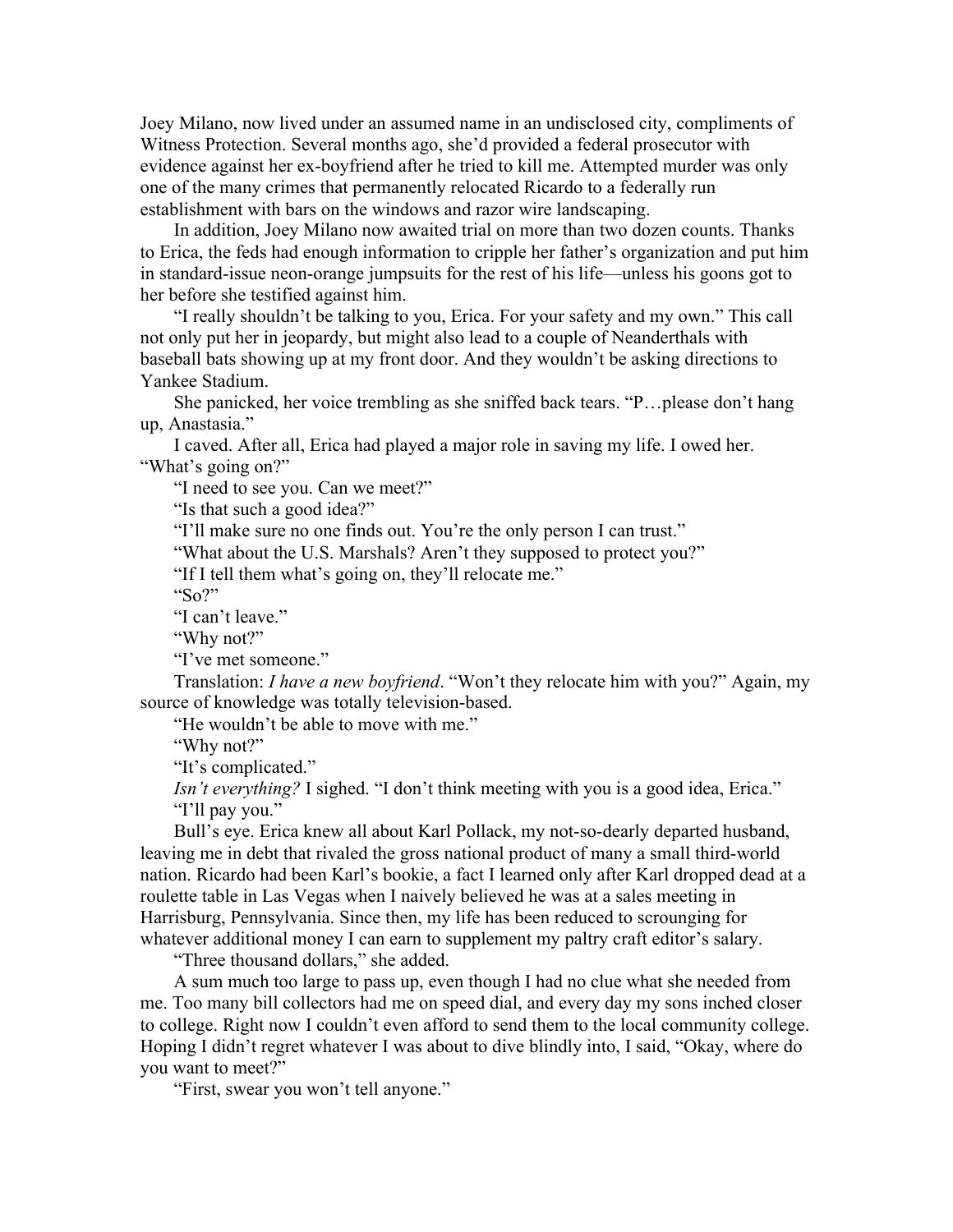*Was she kidding?* "Of course, I won't tell anyone. You shouldn't even be telling me where you are."

A huge heave of relief made its way through the phone line. "Thank you. I knew I could depend on you. I sent you a plane ticket."

"You were pretty sure of yourself. What if I turned you down?"

"I knew you wouldn't."

"And why is that?"

"I saved your life."

My mind flashed on an image of Bing Crosby and Danny Kaye from *White Christmas*, my favorite holiday movie. Throughout the story, Danny Kaye's character manipulates Bing Crosby's character with the same argument. Visions of me plummeting into a similar, non-ending situation with Erica swam around in my head. Would I wind up running to her aid for years to come, risking my life each time she dangled a few thousand dollars in front of me? Probably. Thanks to Karl, I had little choice.

"And what happens once I arrive at this as yet undisclosed location?" I asked.

"I've arranged for a car service to pick you up at the airport."

She hung up before I could say anything else. An hour later the mailroom sent up a FedEx envelope that had arrived for me. Inside I discovered a roundtrip ticket to Pittsburgh and a money order for three thousand dollars.

I stared at both in disbelief. Erica had me booked on a flight leaving out of Newark Liberty the following morning and returning Sunday night. A note indicated that a car service would pick me up at the crack of dawn to drive me to the airport.

## **Mosaic Mayhem**

An Anastasia Pollack Crafting Mini-Mystery

by Lois Winston

#### **About** *Mosaic Mayhem*

So much for a romantic getaway...When cash-strapped mom and reluctant amateur sleuth Anastasia Pollack is offered an all-expense paid three-day trip to Barcelona, her only worries are whether her passport is still valid and arranging care for her semi-invalid mother-in-law during her absence. However, within hours of landing in Europe, she finds herself staring down the barrel of a gun and needing to convince a Spanish crime syndicate they've kidnapped the wrong person. Why do people on both sides of the Atlantic keep trying to kill this pear-shaped, middle-aged single mom, and magazine crafts editor?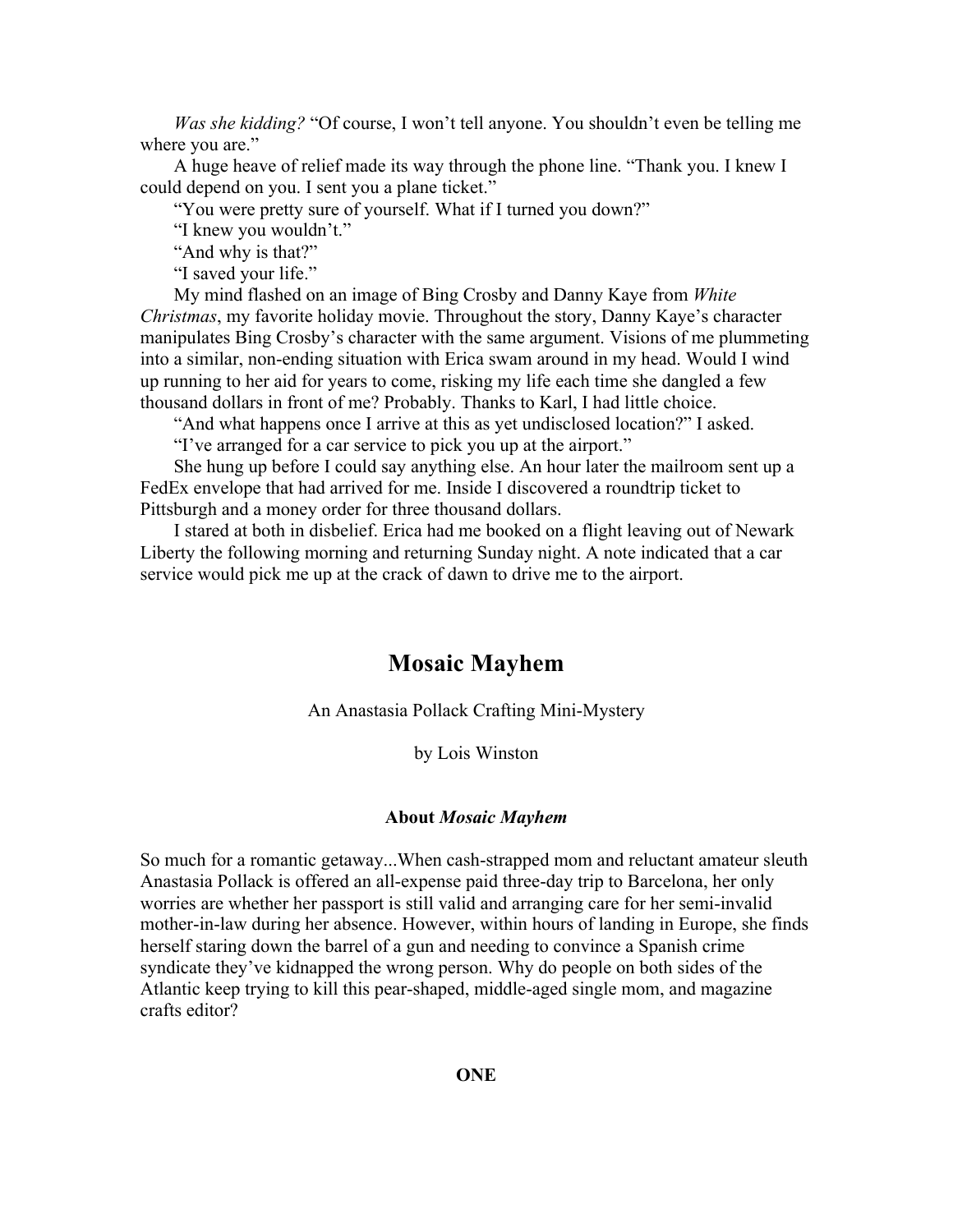*Not again!* I stared down the barrel of a big black bad-ass gun pointed at my chest. Ever since last winter when Karl Pollack, my not-so-dearly-departed husband, died suddenly, people have been trying to kill me. First, Karl's loan shark. Then a crazy co-worker. Most recently, a hired assassin.

My name is Anastasia Pollack. I'm a debt-ridden, pear-shaped, middle-aged single mom, and crafts editor at a woman's magazine. I'm also apparently a killer magnet, not only in my home state of New Jersey but also across the Atlantic Ocean in Spain.

Worst of all, unlike my three previous run-ins with killers, I had no idea who this guy was or why he wanted me dead. He apparently didn't speak English, and my Spanish is limited to a few words and phrases picked up from watching *Sesame Street* years ago with my kids. My Catalan is non-existent.

So much for a quick getaway to Barcelona.

After the relief of finding that my passport hadn't expired, I thought my biggest problem would be arranging extra care for my semi-invalid mother-in-law during my three-day absence. Silly me.

I landed in this situation thanks to Zack. When Karl dropped dead, leaving me with debt that rivaled the gross national product of an average third-world country, I was forced to rent out the apartment over my garage and move my studio to my dingy, unheated basement. Little did I know at the time that my new tenant, award-winning photo-journalist and possible spy (although he vehemently denies the latter) Zachary Barnes, would segue from renter to lover.

Zack looks like his DNA cavorted in the gene pools of George Clooney, Pierce Brosnan, Patrick Dempsey, and Antonio Bandares. What he sees in me, I'll never know, and yet here we are—a couple. I'm not complaining.

I'd spent most of the summer working a second job every weekend, and I was beyond exhausted. So when Zack invited me to tag along with him while he photographed architect Antoni Gaudi's Parc Güell for a *National Geographic* spread, I cashed in some of my comp time and packed a bag.

We arrived in Barcelona early in the morning, dropped our luggage at a hotel off Plaça de Catalunya, and headed to the park, a fairytale inspired masterpiece that resembled a miniature city. While Zack took a meeting with the director in Torre Rosa, the park's museum and former Gaudi home, I wandered the enchanting grounds and buildings, snapping photos of the whimsical Hansel and Gretel gatehouses, the Sala Hipostila marketplace with its multi-domed ceiling, and the main terrace, ringed with an intricately decorated serpentine bench—all embellished with Gaudi's trademark mosaics. I planned to use the photos as part of a feature on mosaic art for a future issue of *American Woman*, the magazine where I worked.

Afterwards, I set off on one of the many trails weaving through nearly forty acres of steep hillside in order to enjoy some of the spectacular views of the city spread out below. I was in a secluded area with no one else around when a bear of a man with a short dark beard that did little to hide his acne scarred cheeks stepped from the wooded area onto the path in front of me. Like so many other men on the streets of Barcelona, he wore a red and gold soccer jersey, but unlike all the others, this guy accessorized his outfit with a deadly weapon.

A gasp froze in my throat.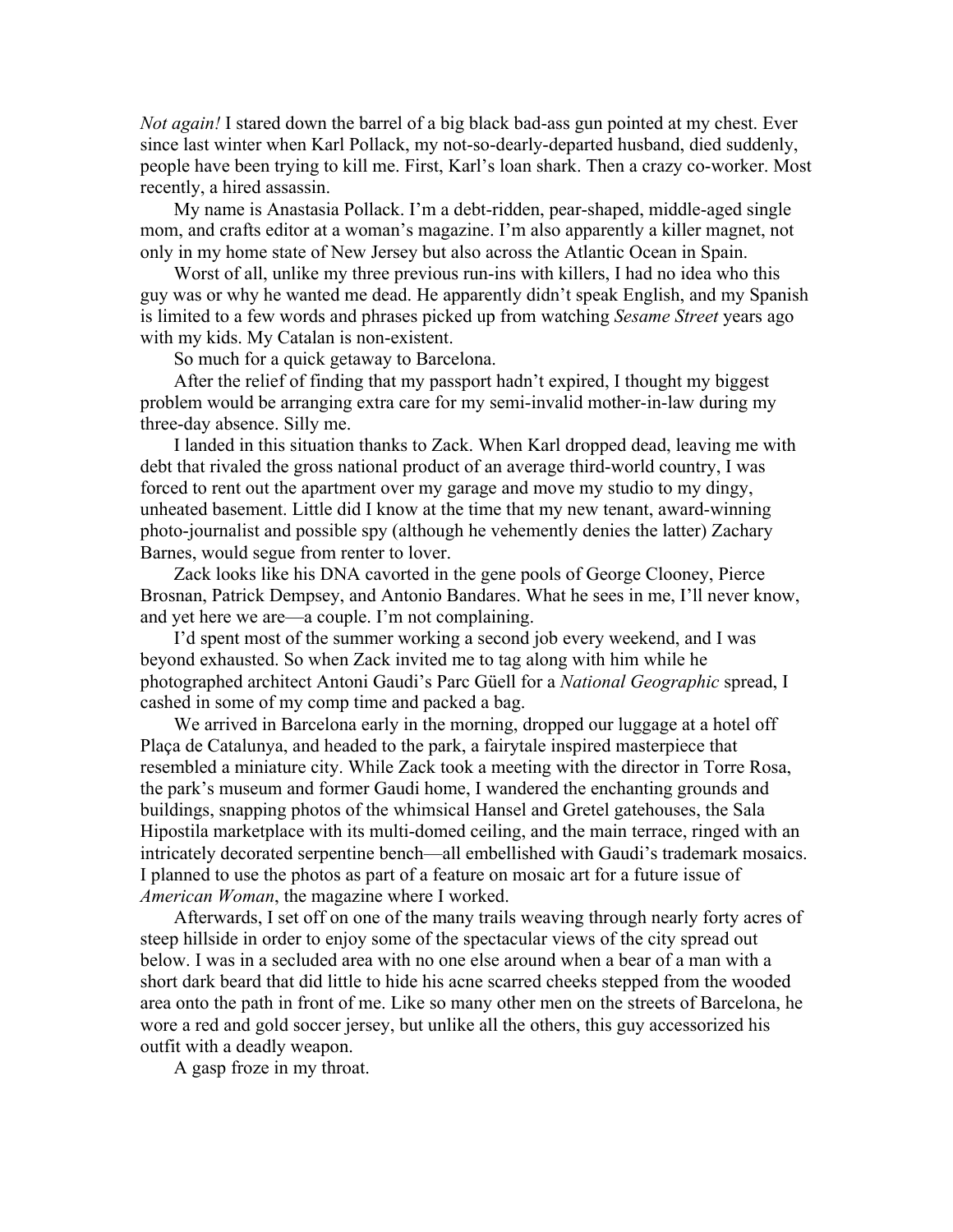He might as well have been speaking Swahili for all the good my *Sesame Street* Spanish did me. Zack had warned me that pickpockets trolled the streets of Barcelona, preying on hapless tourists. He hadn't mentioned anything about armed gunmen, but common sense told me I was being robbed.

"Take it," I said, dropping my handbag at his feet. But this was no robbery. He didn't scoop up my bag and run. Instead, he grabbed both the bag and my arm.

With the gun jabbing me in the ribs, he wrapped his other arm tightly around my shoulders and forced me back down the path and across the courtyard filled with oblivious tourists who ignored me as I tried to make eye contact and silently mouthed, "Help me."

As he led me through the main gates onto the street, several self-defense options came to mind—stamping my heel into his instep, twisting my body to knee him in the groin, screaming at the top of my lungs. Preferably all three at once. The gun barrel poking my midsection forced me to discount all of them, even after he marched me down a deserted alley, zip-tied my hands behind my back, placed a sack over my head, and shoved me into the back of a mud-spattered black panel truck.

Better alive and kidnapped than bleeding out on the street, I figured. But why me? I had no money, no political connections that might figure into the Catalan separatist movement. Had he wanted to rape or murder me, he could have pulled me into the woods back at the park. No one would have seen or heard anything. I don't know whether it was intuition or past experience, but something told me I didn't need to fear for my life.

After a bruise-inducing ride around sharp turns, the truck finally came to a stop a few minutes later. My abductor hauled me out and dragged me up a flight of steps into a building. When he yanked the sack off my head, I found myself standing in front of an ornately carved massive desk in a room reminiscent of a nineteenth century American robber baron's library. Floor-to-ceiling stained glass windows filled the one wall not covered in floor-to-ceiling bookcases.

Behind the desk sat a man with a full head of silver hair and a matching goatee. Dressed in a charcoal gray three-piece pinstripe suit, he exuded a cultured, sophisticated air that reminded me of certain James Bond villains—until he smiled, showing off a mouthful of nicotine stained teeth. "Welcome, Señora."

"Who are you, and what do you want?"

"Who I am is not important. What I want is the ransom your husband will pay to get you back unharmed."

"You obviously have me confused with someone else. I don't have a husband."

He made a tsking sound with his tongue and shook his head in a gesture of disappointment. "There's no sense lying to me, Señora Naiman. I know very well who you are. And I know your husband will pay handsomely to have you returned safely."

"Would that be the no-good deadbeat who died last winter? Because that's the only husband I've ever had, and his name wasn't Naiman."

Anger settled over his face. "Enough games!" He slammed his hand on the desk. "We will call your husband."

"Good luck with that. Unless, of course, you have a direct line to hell."

He reached for his phone, punched in a number, and pushed the speaker phone button.

"Hello?"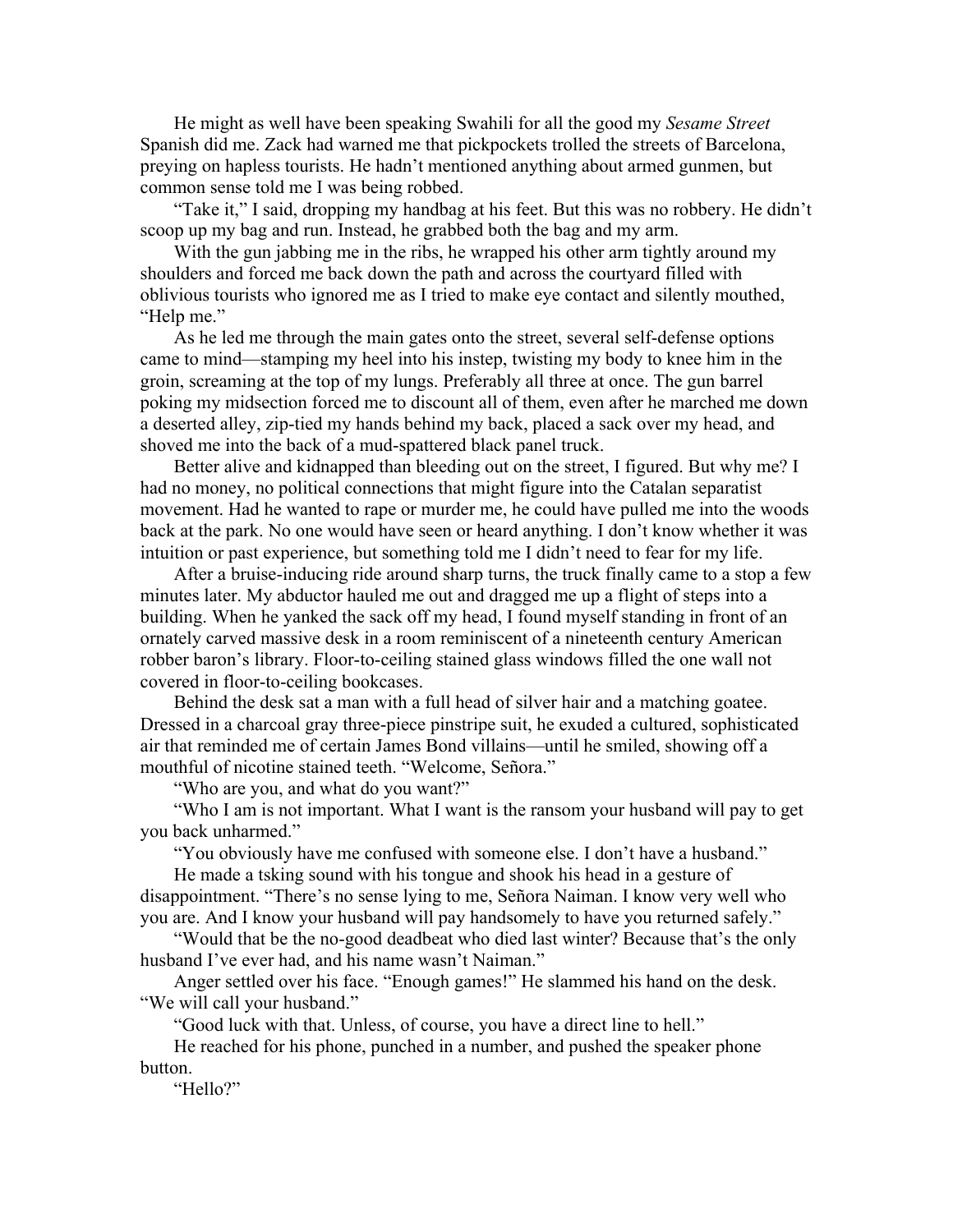In a calm, controlled voice my captor said, "Señor Naiman, listen carefully. I am holding your wife. You will deposit one hundred million Euros into the Swiss bank account I'm texting to your phone to secure her safe return."

"I don't know who you are or what kind of scam you're running, bub, but my wife is standing right beside me." He then disconnected the call.

"Your husband has little regard for you welfare," he said to me. "That is troubling. For you, especially."

"That wasn't my husband."

"Señora Naiman, Elaine—"

"My name is not Elaine Naiman!"

He snapped his fingers and pointed to the bag my kidnapper still held.

When his goon deposited my handbag on the desk, he upended it to retrieve my passport. His mouth tightened and his eyes narrowed as he stared at the information. He slammed the passport onto his desk and launched into a rapid-fire Spanish tirade directed at the goon.

Goon Guy whipped out his phone, pointed to the screen, then pointed to me while he argued his case. His boss wasn't buying it. He grabbed the phone and hurled it across the room, shattering a large porcelain urn—Renaissance era if I remembered my art history lessons. I cringed at the senseless destruction of such a valuable artifact. Then he pointed to the door and screamed something that I didn't need translated. Goon Guy beat a hasty retreat.

My silver-haired captor placed the items spilled across his desk back into my handbag. "I am sorry for the misunderstanding, Señora Pollack. Juan will bring you back to Parc Güell."

He rounded his desk and tucked my bag between my torso and my still bound arm, then exited the room. Juan the Goon reentered, placed the sack back over my head, and dragged me out the building, down the steps, and back into the van.

A few minutes later I once again walked through the entryway of Parc Güell, the red welts on my wrists the only evidence of my short but harrowing ordeal. I've lived through far worse. I parked myself outside the entrance of Torre Rosa and waited for Zack to finish his meeting.

In my experience, most guys are less than observant, but Zack zeroed in on my sore wrists the moment he stepped from the building. I should have kept my hands behind my back.

"What happened?" he asked.

Before I'd uttered more than two sentences, he whisked me into the museum office, quickly explained the situation to the director, then placed a call to the police. While we awaited their arrival, the director accessed an article from the *London Times*. "Take a look at this," he said, pointing to a photo on his computer screen. "Definitely a striking resemblance."

With a few major exceptions. Elaine Naiman looked like I might look if I could afford a live-in trainer, daily spa treatments, and the occasional nip/tuck. I could be her frumpy cousin—maybe—definitely not her twin. Anyone who mistook me for her needed an eye exam.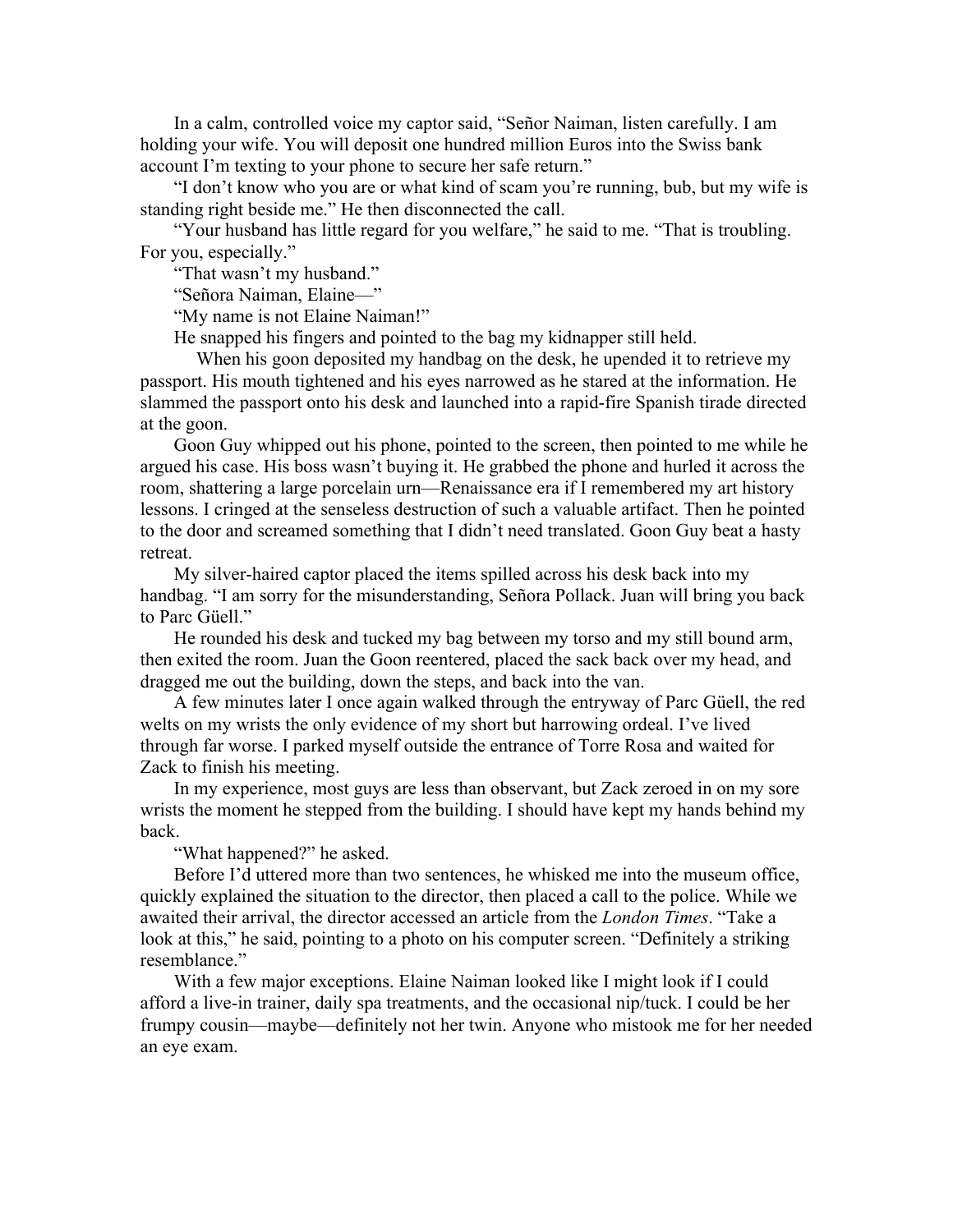I scanned the article which detailed a charity auction held a week earlier. Mr. and Mrs. Michael Naiman had donated a Brancusi to an auction to raise funds for the removal of landmines in Somalia.

"If they have that kind of money, it certainly explains why someone is trying to kidnap her for ransom. Who are these people?"

"Michael Naiman owns Global Armament," said Zack.

*Why was I not surprised he knew of the man?* "Is that as frightening as it sounds?"

"GA manufactures missiles and bombs."

"Holy irony."

"More so than you realize," said the museum director. He turned to Zack. "That opening I invited you to this evening at the Museu Picasso?"

"What about it?"

"The paintings are from the Naimans' private collection."

"How much money does this guy have?" I asked.

"Rumors estimate his net worth as greater than that of Trump, Soros, and Buffet combined," said Zack. "But they're only rumors. No one knows for sure because the company isn't publicly traded."

"How come I've never heard of him?"

"People who make their money dealing in the tools of warfare usually keep a low profile."

I rubbed my sore wrists. "Apparently, not low enough."

When the police arrived, they confirmed that Mr. Naiman had received a phone call from a would-be kidnapper. With Zack acting as translator—who knew he spoke fluent Catalan?—the police asked if I'd be able to pick out my kidnappers from mug shots.

"Definitely."

After the police escorted us to the station, I spent the next half hour flipping through mug shots until I found both men. As a trained artist, I'm used to noticing details. Each man had enough distinct facial features that I had no trouble identifying them. Juan Balaguer, AKA Goon Guy and Esteve Laporta AKA the older guy with the silver hair, goatee, and brown teeth.

"These men are part of a local crime syndicate run by Carlos Perella," said another officer who joined us. He introduced himself as Captain De la Riva. Tall and thin with a high forehead, receding hairline, and a jet black pencil-thin mustache, he spoke in flawless English. "Balaguer is a low-level enforcer; Laporta is higher up the organization's chain of command. Señor Perella has never gotten involved in kidnapping for profit before—at least not that we know of—he's mostly into smuggling and money laundering, but I suppose there's a first time for everything."

"What happens now?" I asked.

"That's up to you, Señora Pollack. We can pick up Balaguer and Laporta and charge them with kidnapping, but you'd have to be available to testify in court."

"We're only here for two more days."

"Even so," De La Riva continued, "given Perella's resources, the charges probably wouldn't stick. He's like your Teflon Don back in the States."

"Hardly. John Gotti died in prison. Perella is very much alive and walking free." "We can offer you police protection while you're here."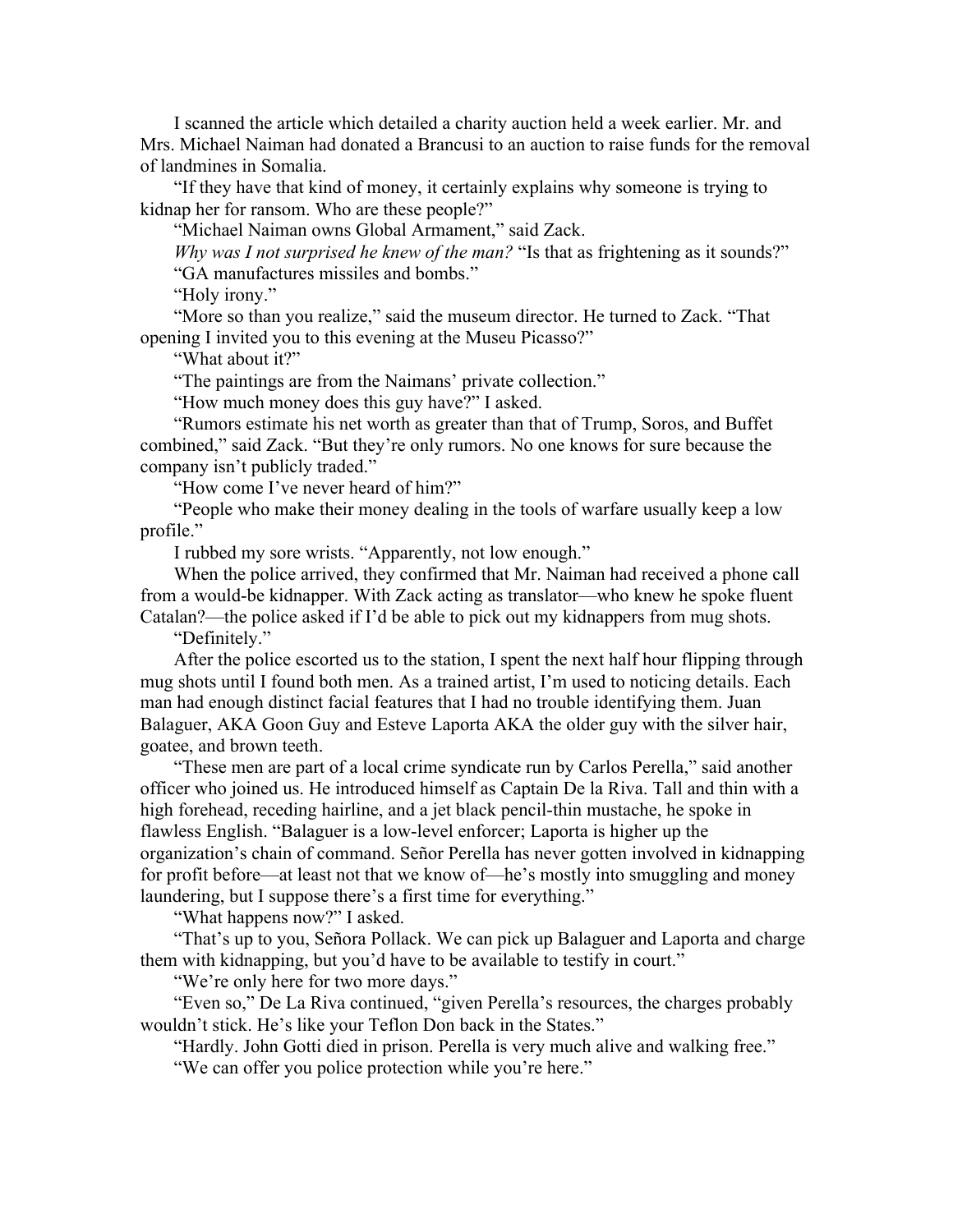"I don't think that's necessary. They won't make the same mistake twice. But what about Elaine Naiman? She's their real target."

"Her husband declined our offer. He has his own private security force to protect them both."

"Then our business here is done," I said.

"That blew a sizable chunk of our first day in Barcelona," I said as Zack and I left the police station.

He squeezed my hand. "It could have been a lot worse."

"I know." An involuntary shudder ran through me at the thought of the gruesome alternatives. I'd been damn lucky.

## **Patchwork Peril**

An Anastasia Pollack Crafting Mini-Mystery

by Lois Winston

### **About** *Patchwork Peril*

After rescuing her elderly neighbor Rosalie's quilts from a rainstorm, Anastasia discovers Rosalie unconscious at the bottom of her basement stairs. Rosalie's estranged niece Jane flies east to care for her during her recovery, but Rosalie suspects her motives are less than altruistic and even accuses Jane of drugging her. Is Rosalie's paranoia a result of her head injury, or is there something more to her accusations? And can Anastasia uncover the truth before it's too late?

## **ONE**

I glanced through the windshield at the ominous black sky. Accuweather called for a Nor'easter to hit within the hour. The brooding cloud cover suggested otherwise. With the rate the wind had begun to pick up, I figured I had three minutes tops to arrive home before a deluge of Diluvial proportions. A minute later the first large drops of rain splashed onto my windshield. By the time I turned down my street, sideway sheets of rain buffeted my car.

I pulled into my driveway, parked the car, opened the door, and darted for my back porch. That's when I caught a glimpse of bright colors frenetically flapping above the azalea bushes that separated my backyard from the one directly behind my house. Rosalie Schneider's awardwinning patchwork quilts clung precariously to her clothesline. At any moment the gale force winds would sweep them off to parts unknown. The crafter in me couldn't let that happen.

With one quilt already hanging by a single clothespin, I had no time to grab my Wellingtons from the mudroom. I sandwiched my purse between my back door and storm door, then raced across the yard. Thick muck oozed up from the grass, sucking my shoes off my feet.

Welcome to the life of Anastasia Pollack, where no good deed goes unpunished.

By the time I reached Rosalie's clothesline and bundled the three waterlogged quilts into my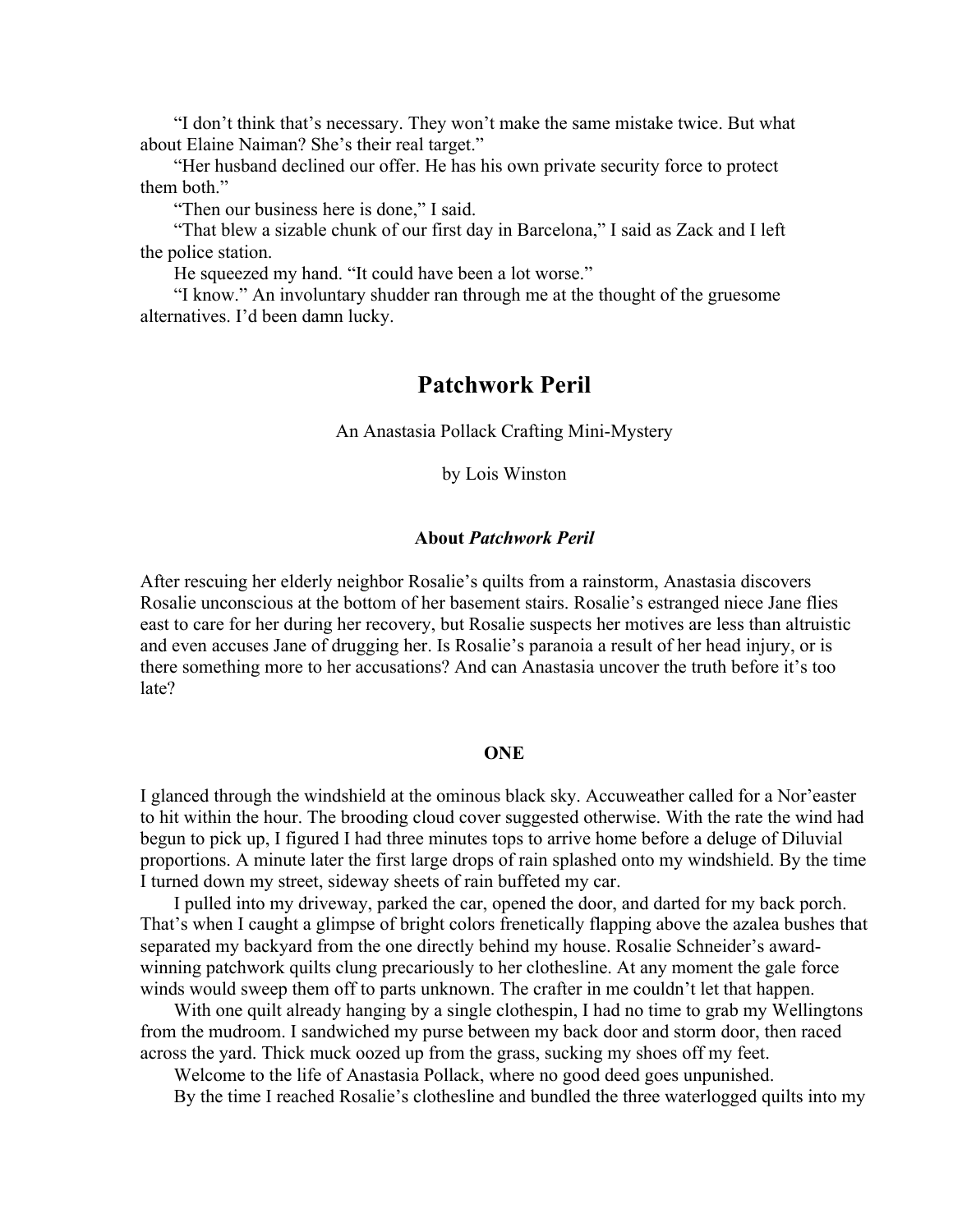arms, I was drenched from head to stocking-covered toes and spattered up to my armpits in mud. The quilts hadn't fared much better.

Huddled under the overhang, I banged on her back door. No one answered. I tried listening for some signs of activity inside the house, but the wind and rain drowned out all other sounds. Rosalie probably couldn't hear me. Shivering from the icy rain, I slogged my way back across both yards. As I bent to scoop up my now ruined Nine West pumps, I imagined my elderly neighbor, warm and cozy, curled up in front of her television, oblivious to my heroism on her behalf.

But if Rosalie were home, why hadn't she brought her quilts in before the storm hit?

"Holy cow, Mom!" Alex stood in the kitchen, Ralph, our Shakespeare quoting African Grey parrot on his shoulder. Both stared bug-eyed at me as I dropped the quilts, my shoes, and purse onto the mudroom floor. "What happened to you?"

"I was searching for Noah's ark."

Ralph squawked. "*There is, sure, another flood toward, and these couples are coming to the ark*. *As You Like It*. Act Five, Scene Four."

"Huh?" Alex ignored Ralph and directed his confusion toward me.

"Never mind. Please get my bathrobe for me."

When he returned, I closed the door separating the mudroom from the kitchen, stripped down to my undies, and slipped on my robe. Before heading to a hot shower, I brought my clothes and Rosalie's quilts down to the basement. Those quilts would need washing before the mud stains set. Three more loads of wash to add to my Friday night chores. My punishment for being a nice neighbor was multiplying exponentially.

Back in the kitchen I tried calling Rosalie but got her answering machine. Maybe she'd gone out to dinner with friends. I left a message telling her I had her quilts.

As I headed to my bedroom, Nick poked his head out from the room he shared with his brother. "Hi, Mom. What's for dinner?"

"Mud pies."

He plucked a twig from my hair and handed it to me. "I'll take mine with a side of bark."

"You've got it." Sarcasm is high on my list of flaws, one my teenage sons inherited from me, along with their honesty, integrity, sense of justice, and ability to score high grades. You can't have everything, right? Luckily, all they inherited from their father was his good looks. I'm clueless about their athletic ability. Those genes must have lain dormant for generations.

My weekend off to a stellar start, I locked myself in my bathroom, finished stripping off my remaining clothes, and stepped into the shower. Rivulets of mud and muck streamed from my body and swirled down the drain. If only all my problems washed away so easily.

 $\sim^*$ ~

By the next morning the fast-moving storm had traveled up into New England, and a bright autumn sun streamed through the windows. An unfamiliar quiet blanketed my normally chaosfilled home.

Alex and Nick had risen early to leave for a two-week all-school community service project, helping Habitat for Humanity build new homes for Hurricane Sandy victims. Mama now lived in a condo two miles away with her sixth husband and Catherine the Great, her portly Persian cat.

Lucille, my semi-invalid communist mother-in-law, was probably off fomenting a revolution somewhere with the twelve other members of the Daughters of the October Revolution. I hadn't seen her since yesterday morning. Apparently, she'd taken Manifesto (AKA Mephisto, AKA Devil Dog,) with her, because I hadn't seen the grumpy French bulldog since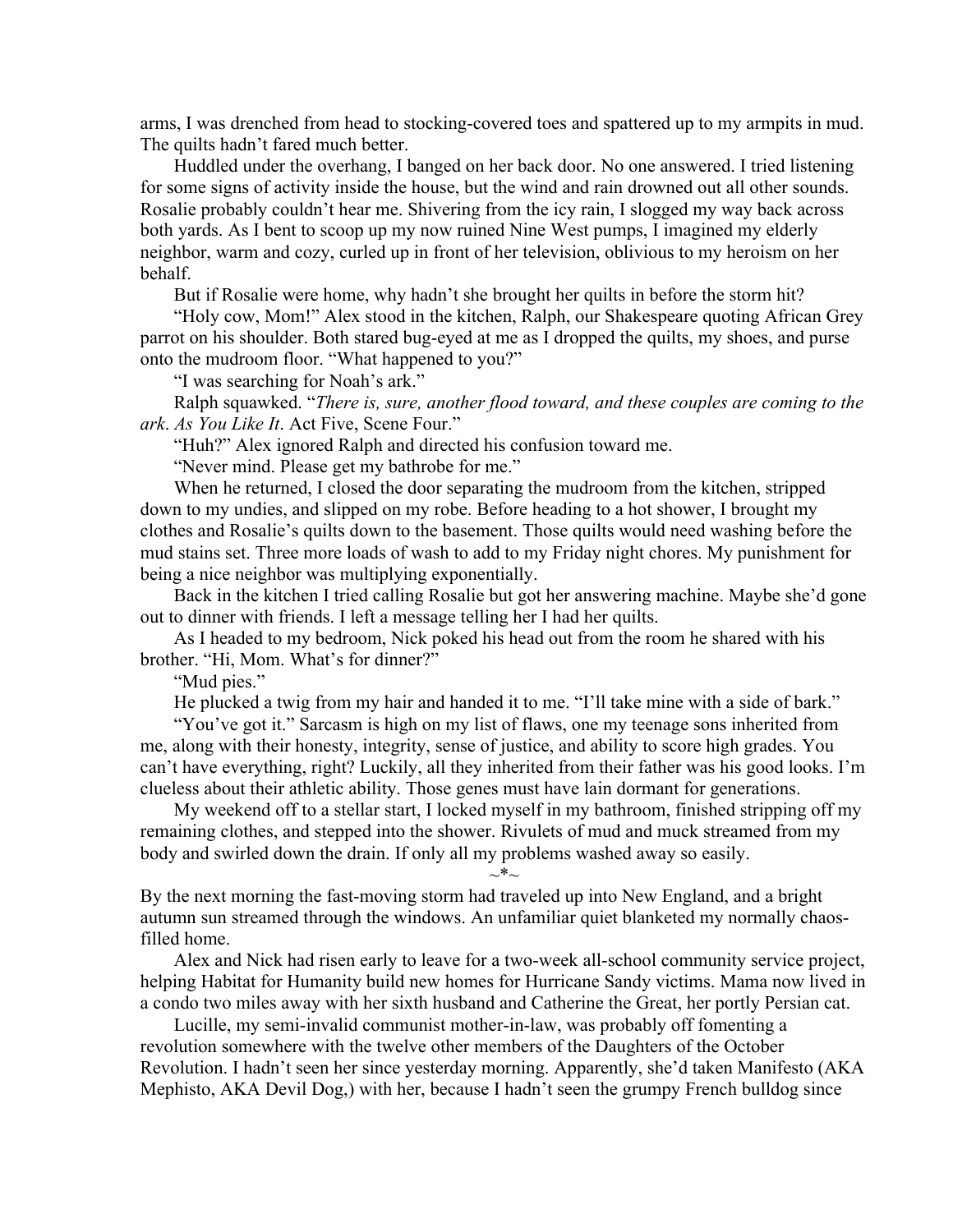Friday morning, either. As long as Lucille didn't get herself arrested again, I really didn't care where she was or what she was doing. With any luck, she'd stay away all weekend.

I wasn't used to having the house to myself. Well, myself and a Shakespeare-quoting parrot. Too bad Zack was off either shooting indigenous flora and fauna with his Nikon or terrorists with his bad-ass Sig Sauer. (My boyfriend claims he's a photojournalist; I think he's a spy.)

I still hadn't heard from Rosalie Schneider. Her freshly laundered quilts sat folded on my dining room table. After breakfast I called her, only to have her answering machine pick up again. Had she gone away for the weekend and forgotten she left her quilts hanging on the line? To my knowledge she'd never exhibited any lapses of memory, but she was pushing eighty-five.

I decided to check to see if her car was parked in front of her house or in her garage, but I took the long way around the block rather than trudging through both soggy backyards.

In its wake, the storm had left a crisp breeze, enormous puddles, and a multitude of fallen branches throughout the neighborhood. Luckily, my property had sustained no damage, only a yard full of debris to clean up. Given my precarious finances, the last thing I needed was a huge repair bill. As I walked down the street, I realized some of my neighbors hadn't faired as well. An uprooted tree leaned against the roof of one house on the next block. Another tree had crushed two cars parked on the street.

When I arrived at Rosalie's house, I found her car parked in her driveway. I tried both her doors, ringing the front doorbell and knocking on the back door. Once again no one answered. However, this time I heard the television blaring from her living room. A sense of foreboding shuddered through my body. Ignoring the backyard muck, I kicked off my shoes, and raced home to phone the police.

"9-1-1. State your emergency."

I quickly explained the reason for my call and rattled off Rosalie's address. "She's quite elderly. You need to send someone right away."

"Are you certain she's in the house, ma'am? Did you see her lying on the floor?" "No, but—"

"Many people leave their televisions on to fool would-be burglars into thinking someone is home. It's also possibly she just didn't hear you. She may have been in the bathroom."

"Or she's injured and can't get to the door."

"I'll dispatch an officer as soon as possible, ma'am, but it will take time."

"Are you kidding me? A woman could be dying."

"No officers are available right now. Have you seen what's going on in town? We've got ruptured gas mains and downed power lines all over the place."

"And an elderly woman who may be in need of medical attention."

"You might want to see if any neighbors have a key to her house. Or get in touch with one of her relatives."

If Rosalie were going to give anyone a key to her home, I was the candidate-of-choice. Since I didn't have a key, I knew no one would. Rosalie didn't get along with either of her nextdoor neighbors. She and I had bonded over crafts when I moved into my house years ago and one day spied her quilts flapping in the breeze.

As for relatives, as far as I knew, there was only a niece living somewhere in the Midwest. Rosalie mentioned her once years ago when I asked about her family. Then she abruptly changed the subject.

"Just get someone there as soon as possible, please." With that I hung up. Maybe I was panicking over nothing, but my gut told me something was seriously wrong, and I needed to do